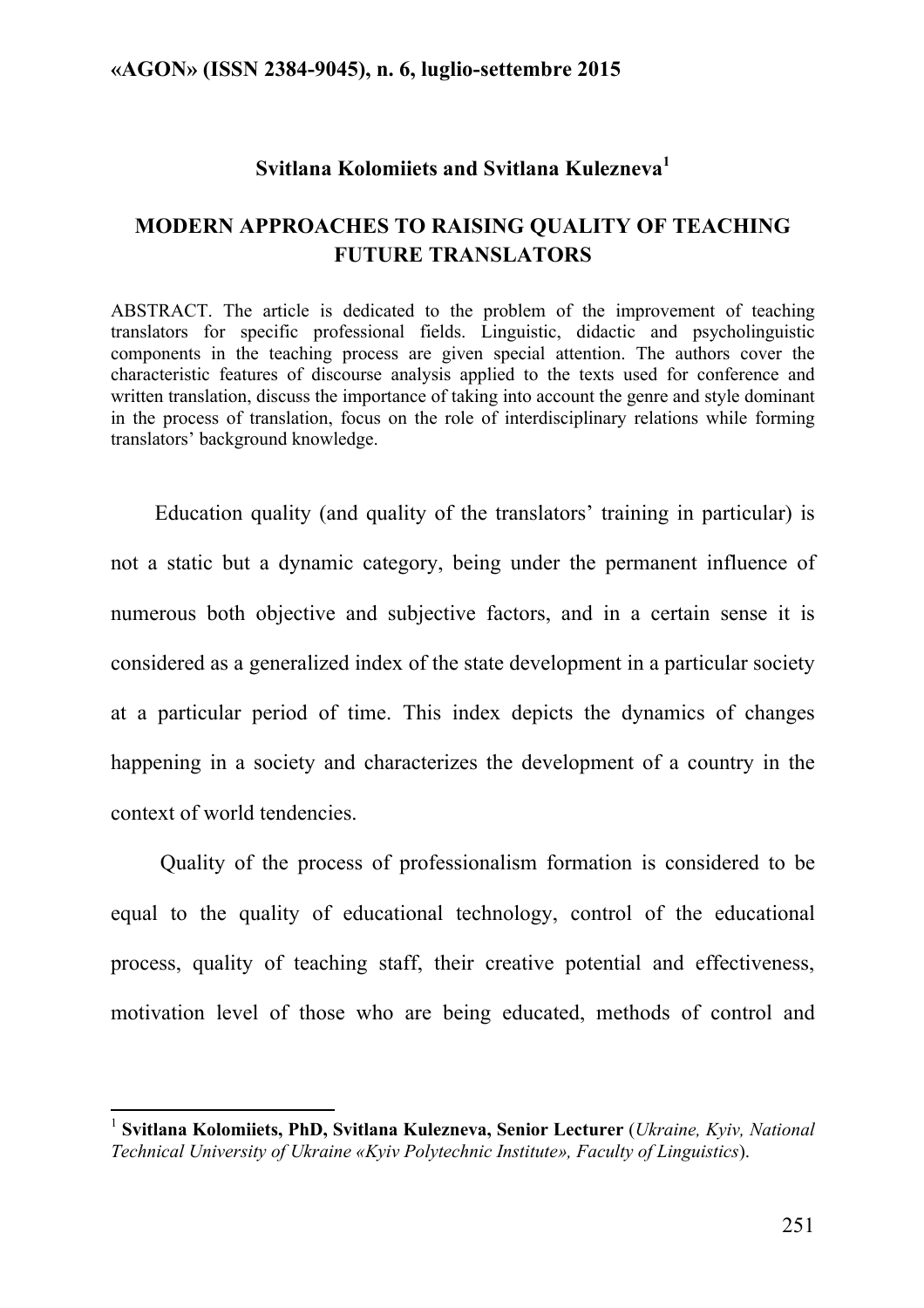management of the educational process and, at last, the quality of the presentation of educational achievements [2].

The notion of 'high level professional education' should be considered in the context of global educational tendencies that are now called 'mega tendencies'. These include orientation on the student traits and providing all the possibilities for his/her self-realization. This statement is now in the focus of modern pedagogical and methodological research where various approaches are being thoroughly studied to improve the education quality in terms of learnercentered approach. Let us consider the notion of approach given by the authors of the English-Russian dictionary [5] as the realization of the main idea of education in the form of a particular strategy by means of this or that method. As a rule, there are three components determining the approach to the education: linguistic, didactic and psycho-linguistic.

Mentioned above components are then determined by the strategy of a higher educational institution. Thus, the Faculty of Linguistics of National Technical University of Ukraine 'Kyiv Polytechnic Institute' trains translators of professional languages and it is this factor that determines the specific approaches in the linguistic, didactic and psycho-linguistic aspects.

It is quite obvious that from the linguistics point of view the most preferable approach in teaching *specialism-oriented* translation should be the one that is characterized in English scientific literature as ESP (English for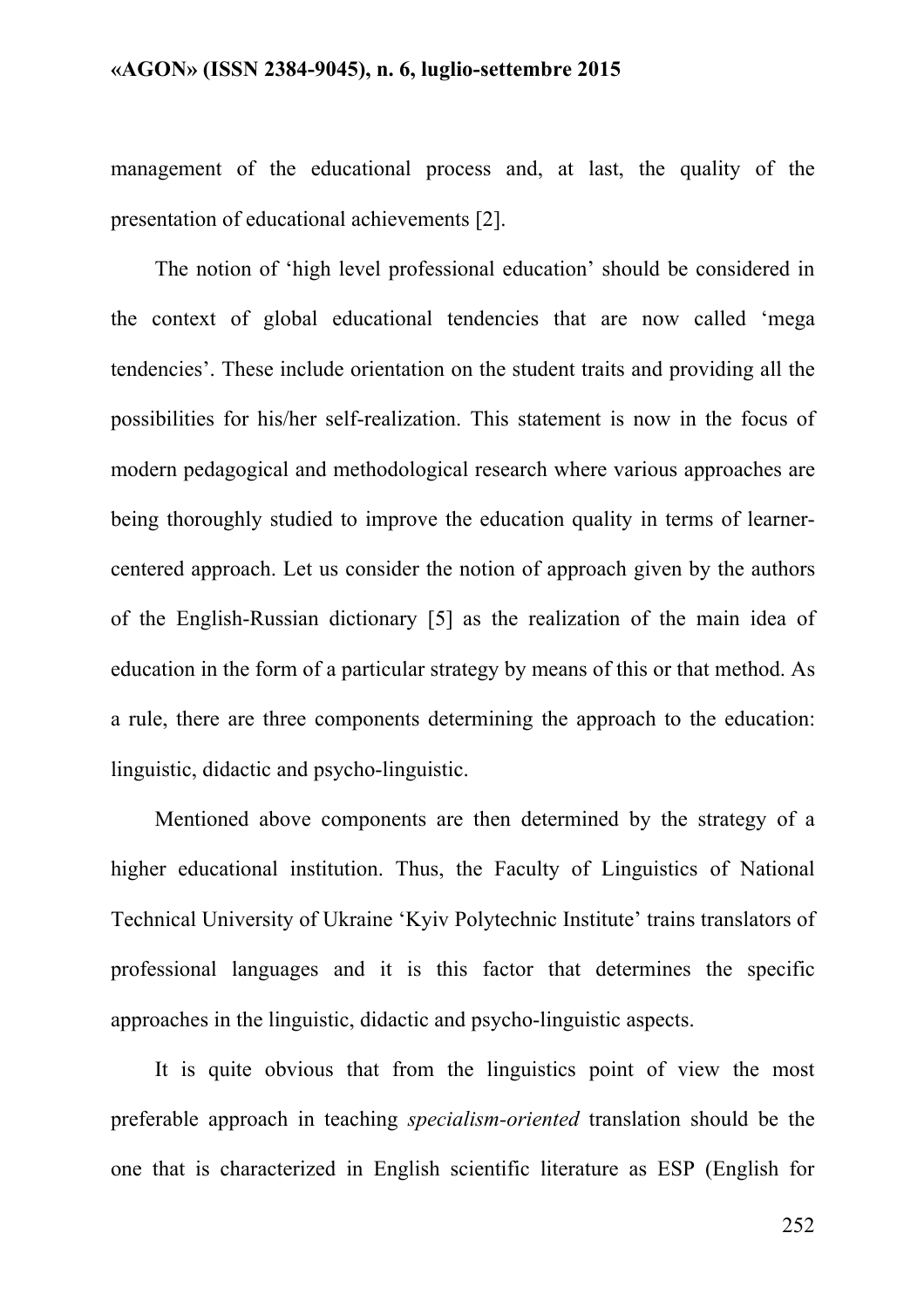special purposes), while among the Ukrainian specialists we use the term "*specialism-oriented sub-languages* or professional languages (in Ukrainian фахова мова)". It is worth mentioning that discourse analysis of professional languages based on main principles (language description on the text level, focus on context and cultural peculiarities affecting the usage) has its peculiarities for written and oral translation. For written translation it is of the main importance which genre this or that text belongs to, communicative tasks awareness, macrostructures and language peculiarities of each particular genre. Text translation needs rendering those genre peculiarities of the original that play the key role in this particular genre. Such genre peculiarities are determined by the genre-creating specifics among which are 1) genre covering of material 2) author's ideas, 3) word structure, and 4) way of presentation.

Any genre has its own structural laws, rules of prohibition and allowance. Such regulations in some genres are strict enough, the example being the texts of scientific technical advertisement and patents. Furthermore, genre theory of translation supports the idea of joining the general theory of translation with the problems of individual style of both the author and the translator. It should also be underlined that we can sometimes encounter incorrect translation of the text because of ignoring genre and style peculiarities which can be caused either by lack of either knowledge of extra linguistic factors or specific knowledge of translation of texts belonging to different genres and styles. To reach the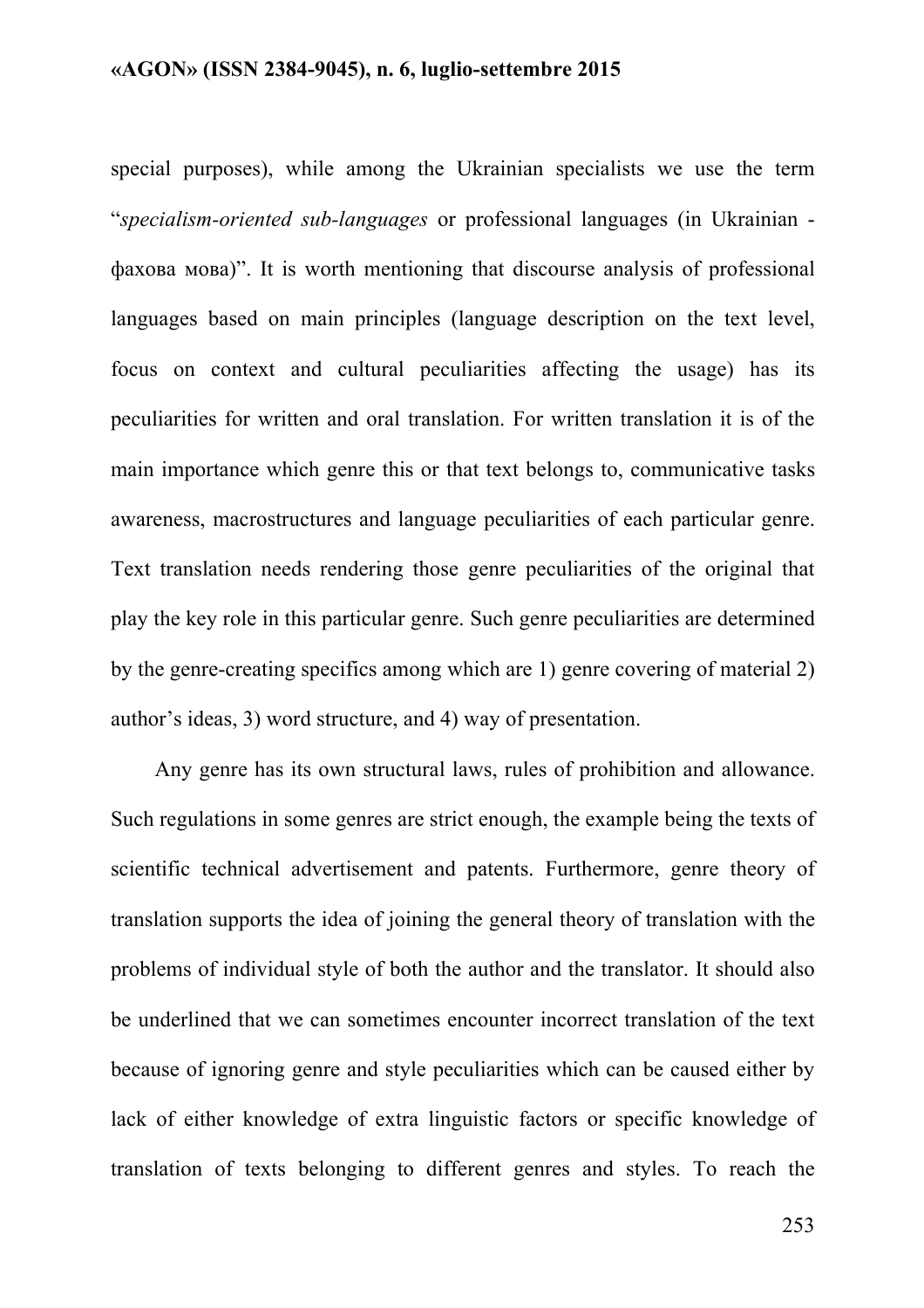adequate translation of any text the notion of 'genre and style dominant' (GSD) is of vital importance. GSD is the invariant or nucleus of one genre that is presented (realized) in the style of a set of particular texts belonging to this genre. In other words, GSD is the nucleus, the characteristic features that are important for each genre, in fact they create this genre [3].

While teaching students to depict the idea of the original texts it is worth underlining that there are texts belonging to some more regulated genres and this factor dictates that their depicting must be more regulated as well, while those original texts belonging to more 'flexible' genres could have more variations in the translation that means allowing more freedom for the translation.

Oral translation should be determined as the skill to interpret and actualize the professional information. Thus, following the national program, we differentiate between spoken interaction and spoken production. Such differentiation, to our mind, is logically connected with the dominating one of them in a business conversation, where the informative and motivating stimulus is the information taken from the specialism-related text. The type of such a conversation is characterised by M. McCarthy in his book *Discourse Analysis for Language Teachers*. He focuses on two main types: interactional and transactional talks. According to him one of the main functions of interactional talk is «the lubrication of the social wheels», and that of the transactional one is the particular change of existing things. «Transactional talk is for getting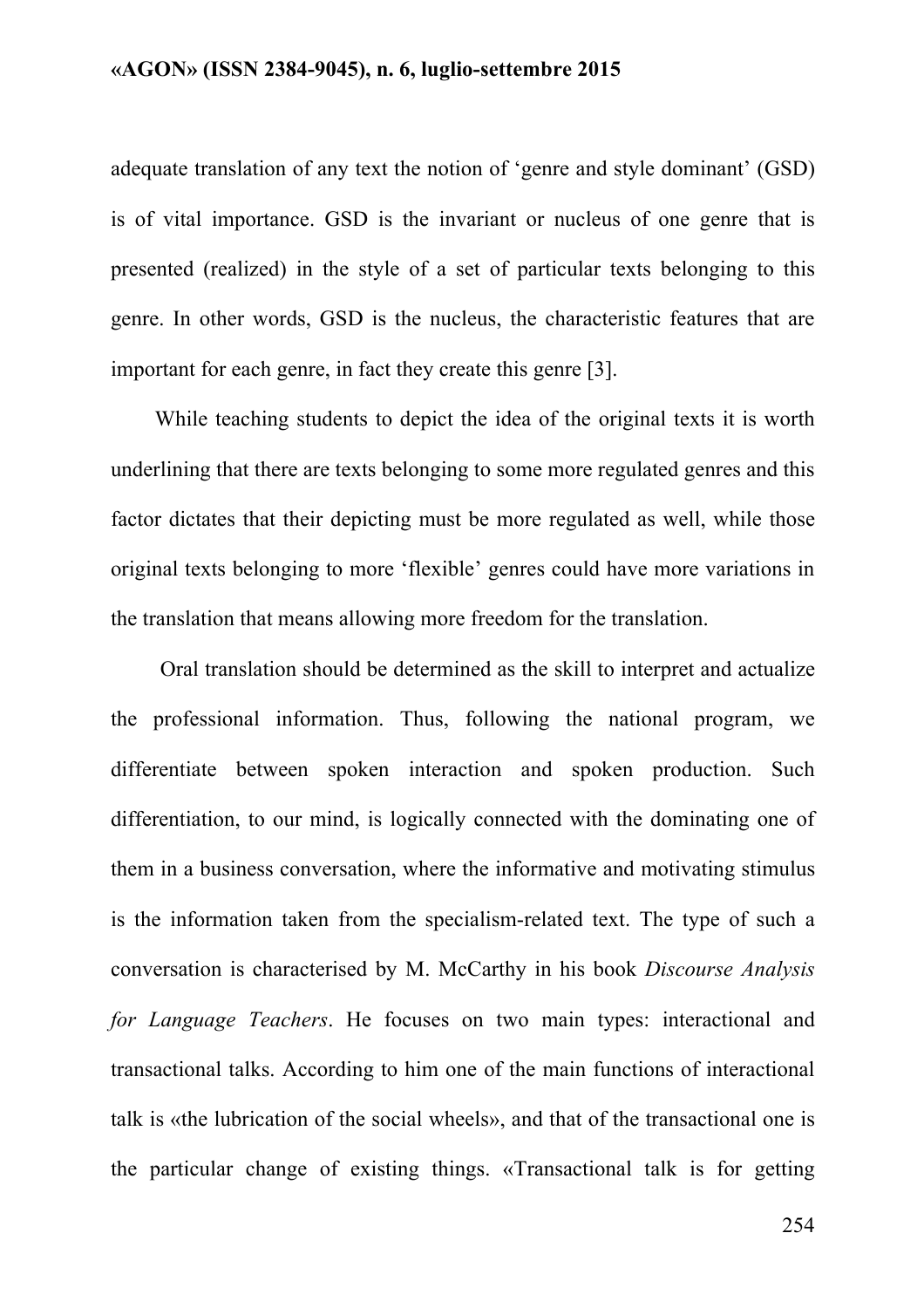business done in the world, i.e., in order to produce some change in the situation that pertains … to effect the purchase of something, to get someone to do something, or many other world-changing things» [6, c.136]. It is quite obvious that in oral translation of professional languages the latter is the dominating one according to the discourse analysis of conversation (dialogue).

Let's discuss the didactic component in the professional training of translators, this component includes interdisciplinary *links*. In the *Ukrainian Pedagogical Dictionary* interdisciplinary *links* are determined as a didactic means that presupposes complex approach to the formation and mastering of the education. And this, in its turn, makes possible to put into life the *cooperation* between different scholar disciplines with the aim of more fundamental and wider consideration of the most important notions and phenomena [1]. According to the author interdisciplinary links demonstrate the complex approach to the education enabling to state not only the major elements of the *content* of the education but interconnections between the disciplines as well. Thus the attention is given to the interdisciplinary usage of knowledge and skills.

In the process of translators training the interdisciplinarity is fulfilled through the interconnections and interaction of such subjects as history and theory of translation; fundamentals of translation study; practical courses of ESP translation; translation of scientific and technical literature; basics of proof-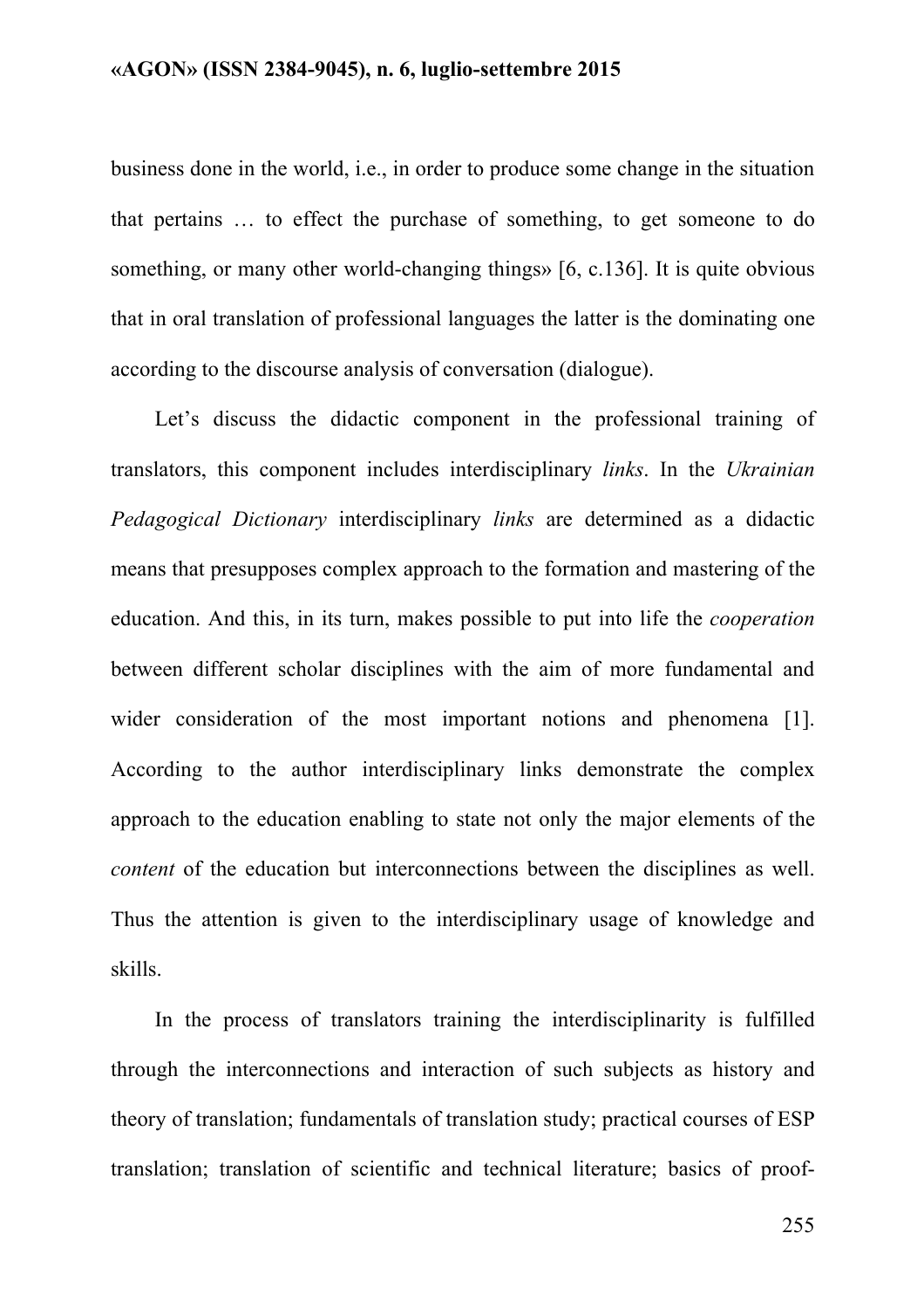reading; translation of business and commercial correspondence; translation of business and technical documents; stylistic, socio-linguistic and pragmatic aspects of translation of texts belonging to different genres, etc. Besides, to master the scientific-technical competence students of the first and second years are delivered the fundamental notions of scientific and technical subjects by the lecturers of the corresponding departments of the NTUU 'KPI'. It is the interdisciplinary approach that builds up the *background knowledge*, that is, the general (basic) information both for the author and the translator without which the adequate translation is impossible. In the translation of ESP texts the key role is tied to the background knowledge in terms of *subject matter* and the corresponding *terminology* competence. The development of this competence is directly connected with the level of interdisciplinary connections of language and technical departments of any technical university.

Psychological component of the approach under discussion in the translators training takes into consideration the influence of such psychological processes and states as temperament, memory, attention, thinking on forming the speech products. In our research this product is the text of written or oral translation. Certain type of translation calls for the development of specific psychological characteristics of a would-be translator. In both cases it is necessary to form corresponding learning styles to develop particular personal traits. In written translation it is very important to concentrate on the problem of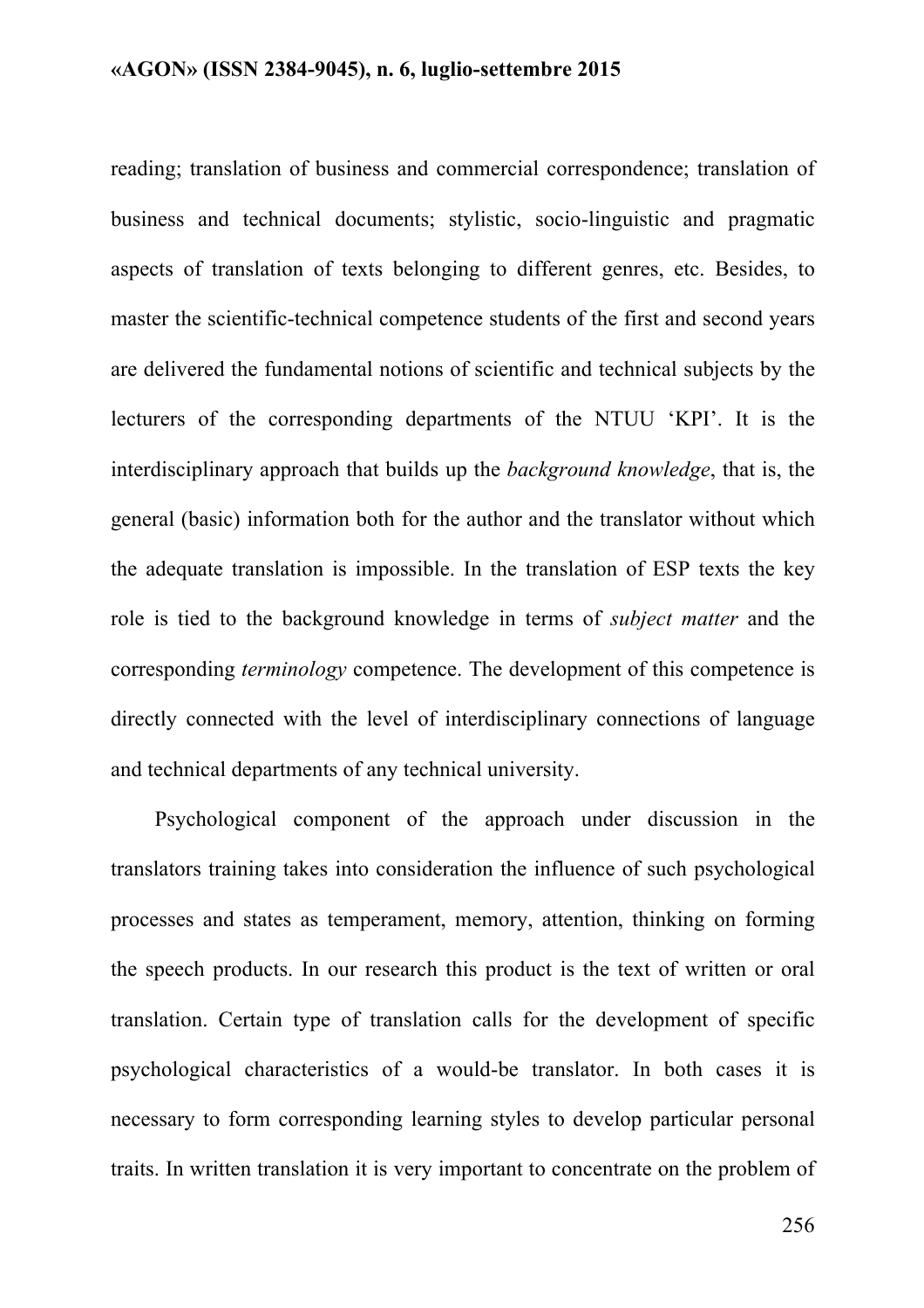the original text comprehension, as misunderstanding or not full understanding of the source text affects the quality of the translation, thus the development of analytic and syntactic skills in text analysis becomes the prime task, as well as the development of critical thinking, that is crucial in translating such kinds of text information as expressive, connotational etc. Under the critical thinking we mean balanced estimation of different approaches in order to find the proved solution. The principal block of critical thinking consists of two parts:

- general methodological principles (understanding necessity of selfcorrection, attention to the research procedure, consideration of different points of view, readiness to be critical and self-critical);

- general strategies (to divide the problem into parts; to solve simpler problems that show some aspects of the main problem; to use sense and graphic organizers to display this problem by different methods; to study particular cases to 'feel' the problem itself; to analyze methods and targets) [4].

For the oral translation it is important to develop operating memory, attention concentration, and ability not to react or to react in minimum to distractors.

Summing up we would like to underline that the described above threecomponent approach to the improvement of the quality of translators training, which is successfully applied at the Faculty of Linguistics of NTYY 'KPI', is focused on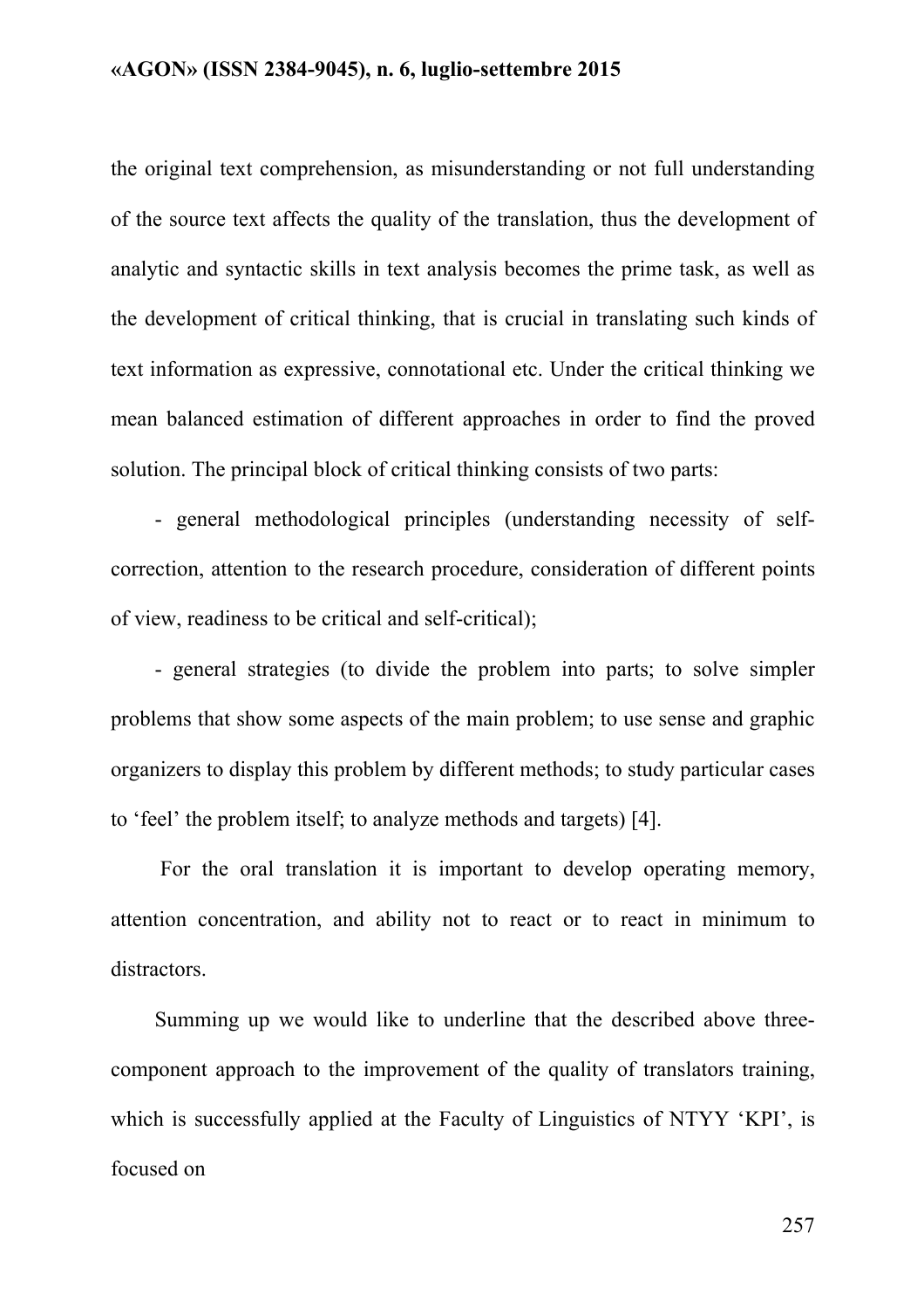1) discourse analysis of ESP texts for written and oral translation;

## 2) general didactic principle of interdisciplinarity;

3) consideration of psycho-linguistic nature of translation and development of corresponding psychological processes and states of students.